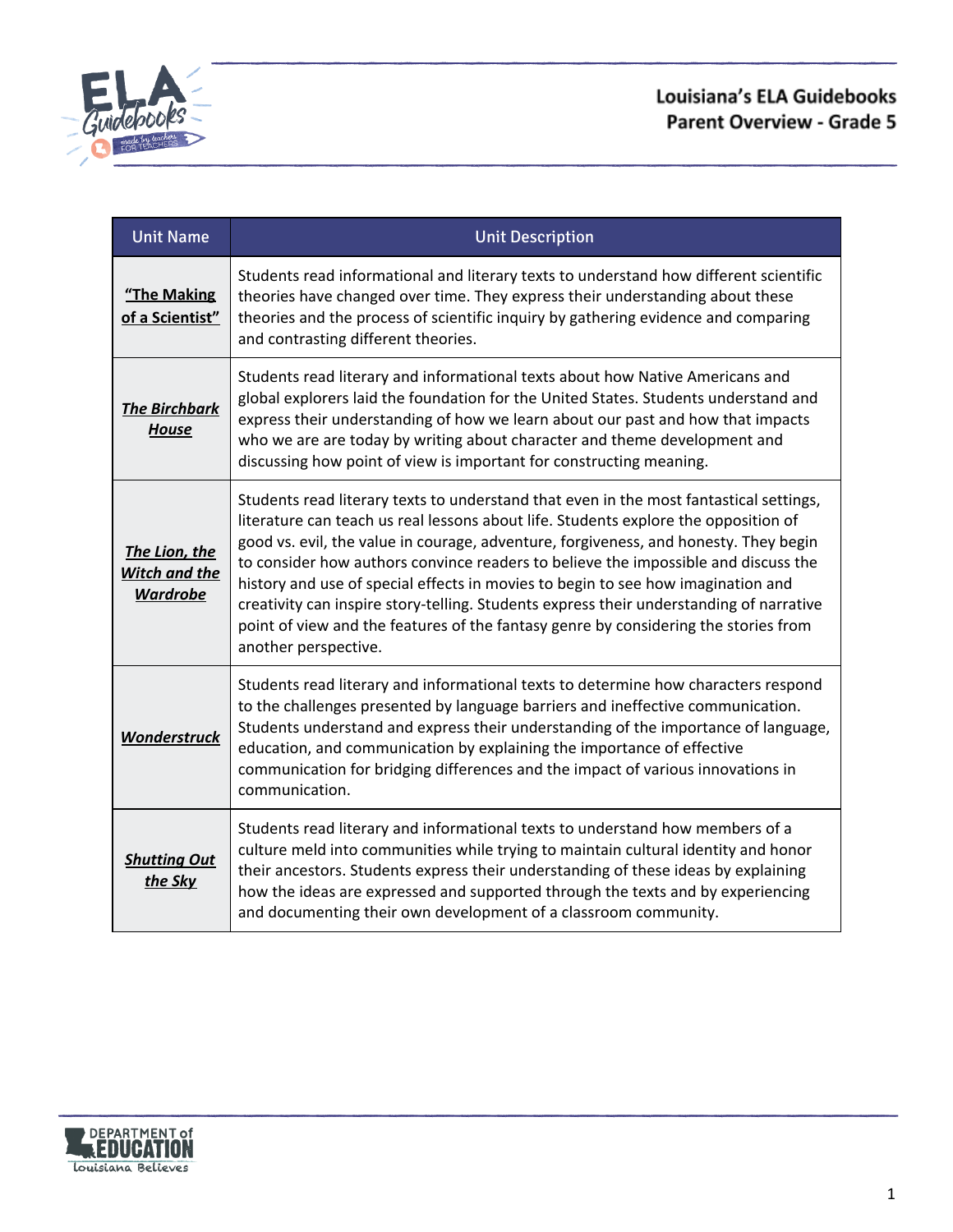

## <span id="page-1-0"></span>**"The Making of a Scientist"**

#### **About this Unit**

By the end of this unit, students will have read informational and literary texts to understand how scientific theories change over time.

The main text students will read in this unit is "The Making of a Scientist" by Richard Feynman. "The Making of a Scientist" is a memoir written by Richard Feynman about his interactions with his father and why he became a scientist. Throughout the unit, students will gather evidence, make inferences, and compare and contrast these theories to understand the process of scientific inquiry. Students will also read some other texts to think about how scientific theories change over time, and how these changes reflect the process of scientific inquiry. At the end of the unit, students will write an explanatory essay about a lesson Feynman's father teaches him.

#### **Unit Texts**

In this unit, students will read the following texts:

- "The Making of a Scientist" by Richard Feynman
- "Scientific Thinking" by the Louisiana Department of Education
- *Understanding Science: How Science Really Works*: "Modern Science: What's changing?" by the University of California Museum of Paleontology
- "Is Pluto a Planet?" by *Smithsonian Magazine*
- "Galileo Galilei: Biography, Inventions & Other Facts" by Nola Taylor Redd from SPACE.com
- "Giant Telescopes of Tomorrow" by Peter Tyson from NOVA
- "New Theory: Galileo discovered Neptune" by Robert Roy Britt from SPACE.com
- "Galileo: Sun-Centered System" by PBS
- "Quarter of Americans Convinced Sun Revolves Around Earth, Survey Finds" by Liz Fields (ABC News)
- *NOVA: Telescope: Hunting the Edge of Space*: "The Mystery of the Milky Way," minutes 22:23 29:01 by NOVA
- *The 13 Planets: The Latest View of the Solar System* by David A. Aguilar
- *Giants of Science: Isaac Newton*: chapter eight by Kathleen Krull
- *The Templeton Twins Have An Idea: Book 1* by Ellis Weiner

#### **Possible Supports**

#### **Support for Background Knowledge**

Students might need extra support with the content and texts before starting the unit. Instructional videos to support students in building context about scientists, scientific texts, and background on Newton and Galileo can be found here: [https://learnzillion.com/wikis/136638-the-making-of-a-scientist-let-s-set-the-context-videos/.](https://learnzillion.com/wikis/136638-the-making-of-a-scientist-let-s-set-the-context-videos/)

Students can watch these videos on any device. Students will encounter stopping signs across the video when they should pause to complete part of a handout. Students will need a printed handout for each video which can be found on the "Additional Materials" tab.

#### **Support for Language**

● The following words and their word families are important to the unit focus. Throughout the unit, students will

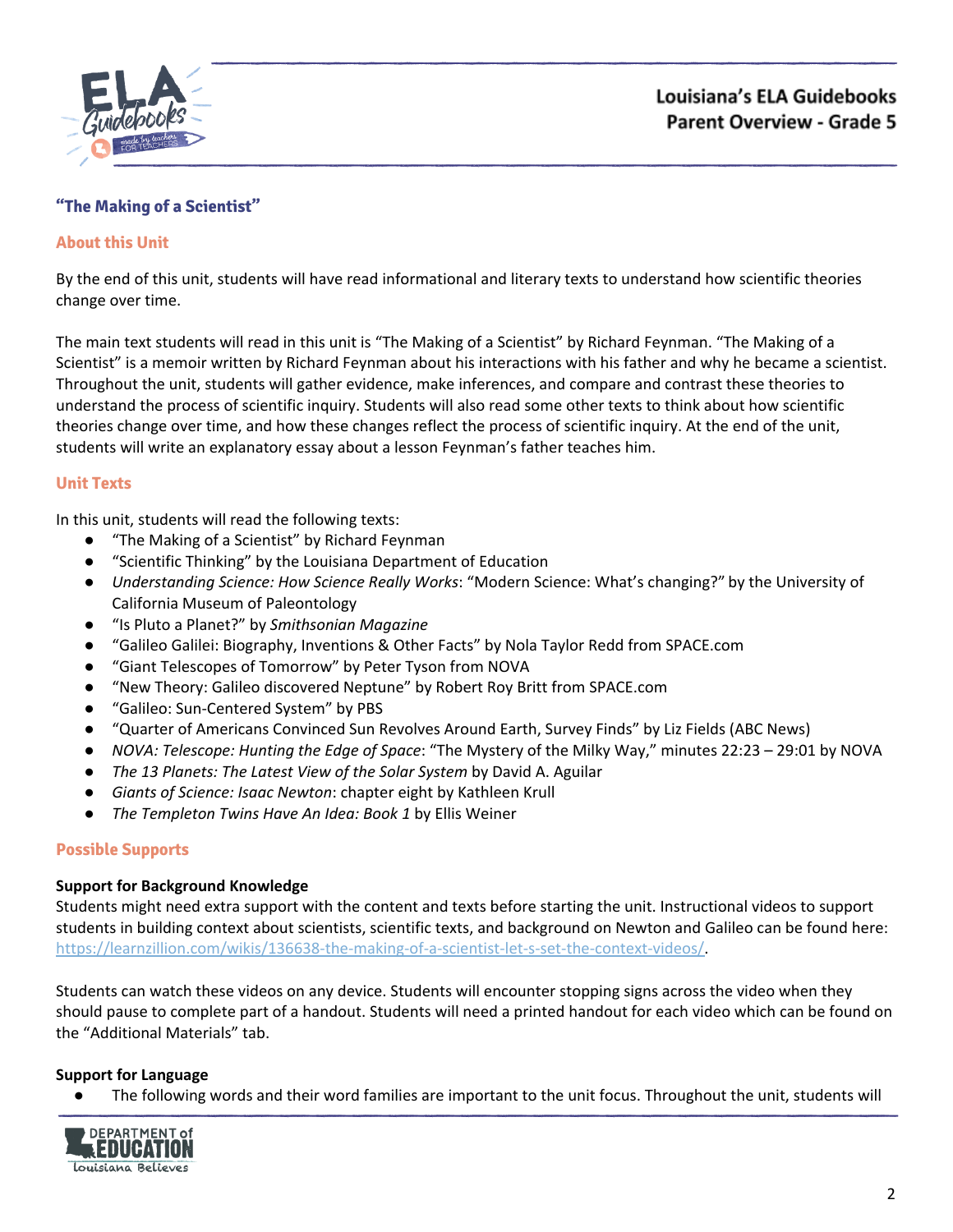

read these words in multiple texts and learn the meaning of them. Students should use these words in their conversations and written responses. As often as you can, you should try to work these words into your conversations with students.

- science, scientist, scientific
- translate, translator, translated, translating
- motivate, motivator, motivating, motivated
- experience, experiences, experiencing, experienced

## **Support for Reading**

Students who are still learning English may need to use native language to English dictionaries/translators, native language texts (when available) and other supports to make the texts more accessible. They will need more time to read the texts.

# **Support for Organization**

If students struggle with organization, you should

- $\bullet$  consider printing and using a self-monitoring checklist<sup>1</sup> to help them stay on task;
- $\bullet$  consider creating or asking students to help you create a daily or weekly to-do list<sup>2</sup> to help them stay on task and understand their responsibilities each day for school and at home;
- $\bullet$  consider visual/pictorial directions<sup>3</sup> to help them understand what they should be doing at certain times throughout the day;
- provide clear, realistic expectations for the recommended duration of work sessions, and break assignments into manageable work periods with suggested break times throughout materials to support student needs; and/or
- $\bullet$  provide visual support like social stories<sup>4</sup> and choice boards to reinforce expectations and support communication.

## **Support for Writing**

- consider using tools such as [transitions,](https://learnzillion.com/resources/157892/) grades 3-5, evidence [sentence](https://learnzillion.com/resources/157864/) starters, grades 3-5, and ELA [Guidebook](https://learnzillion.com/resources/81043) [Grammar](https://learnzillion.com/resources/81043) Guide and th[e](https://learnzillion.com/resources/39149-writealong) [WriteAlong](https://learnzillion.com/resources/39149-writealong)[frames.](https://learnzillion.com/resources/116858/) If you are unsure of how to use these tools, you should request a telephone conference with the student's teacher for additional guidance.
- consider allowing students to respond orally while you write down their responses, **if they qualify for an accommodation of transcribed answers**; and/or
- **●** consider having students write in their native language if English is not their first language, then translate their written responses into English on another day.

<sup>4</sup> <http://www.researchautism.net/interventions/168/social-stories-and-autism?print=1>



<sup>1</sup> <https://goalbookapp.com/toolkit/v/strategy/self-monitoring>

<sup>&</sup>lt;sup>2</sup> <https://web.uri.edu/teachonline/the-power-of-to-do-lists/>

<sup>3</sup> <https://catapultlearning.com/2016/05/17/using-visual-supports-for-students-with-developmental-disabilities/>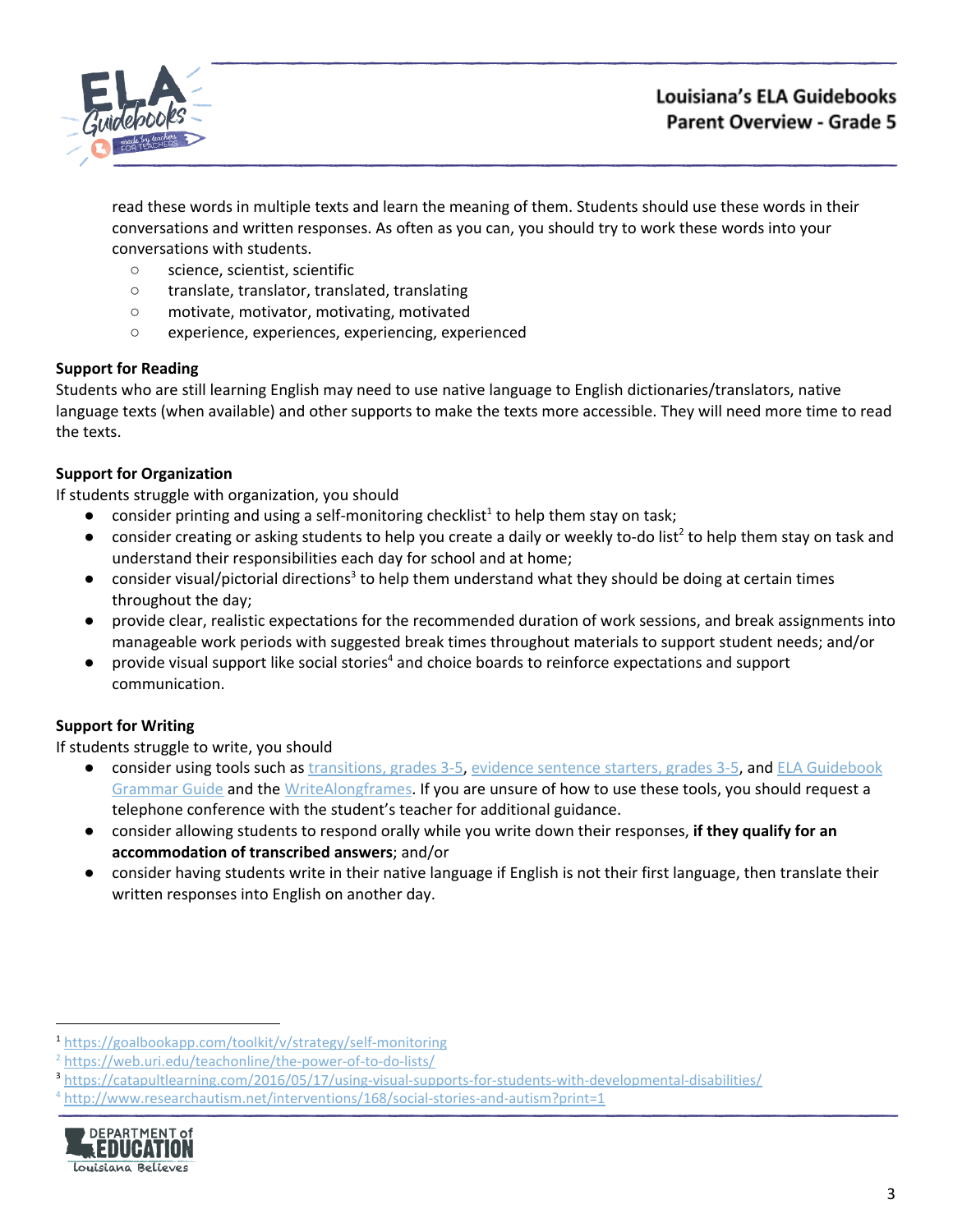

#### <span id="page-3-0"></span>**The Birchbark House**

#### **About this Unit**

By the end of this unit, students will have read literary and informational texts to analyze the effect of the Europeans on the Native American way of life.

The main text students will read in this unit is *The Birchbark House* by Louise Erdrich. This is the story of a year in the life of a young Ojibwa girl who, over the cycle of four full seasons, comes to a deeper understanding of life, herself, and the relationship between the two. Throughout the unit, students will build understanding of Christopher Columbus and his voyages so that they can explain how his actions affected the lives of the Native Americans. Students will explore how characters respond to challenges and how characters' decisions impact the lives of others. At the end of this unit, students will be asked to write a literary analysis of the main events of each season of Omakayas' life and how Omakayas grows throughout the novel.

#### **Unit Texts**

In this unit, students will read the following texts:

- *The Birchbark House* by Louise Erdrich
- *Ice Age*, clips by Michael J. Wilson
- *The First Americans: Prehistory-1600 (A History of US, Book 1),* chapters three, four, nine, and 15-16 by Joy Hakim
- *Pedro's Journal* by Pam Conrad
- *Before Columbus: The Americas of 1491*: "Who Were the First Americans?", "Controlled Burning", "A Changing Landscape, "A Garden Without Gardeners", "High Risk", and "How Many Died?" by Charles C. Mann
- Excerpt from "A Letter to the Treasurer of Spain" by Christopher Columbus
- "The Columbian Exchange"
- "Columbus" by Joaquin Miller
- "Images of Christopher Columbus and His Voyages" by The Library of Congress

## **Possible Supports**

#### **Support for Background Knowledge**

Students might need extra support with the content and texts before starting the unit. Instructional videos to support students in building context about the Ojibwe, the Columbian Exchange, and choices from the past can be found here: <https://learnzillion.com/wikis/159504-the-birchbark-house-let-s-set-the-context-videos/>.

Students can watch these videos on any device. Students will encounter stopping signs across the video when they should pause to complete part of a handout. Students will need a printed handout for each video which can be found on the "Additional Materials" tab.

#### **Support for Language**

● The following words and their word families are important to the unit focus. Throughout the unit, students will read these words in multiple texts and learn the meaning of them. Students should use these words in their

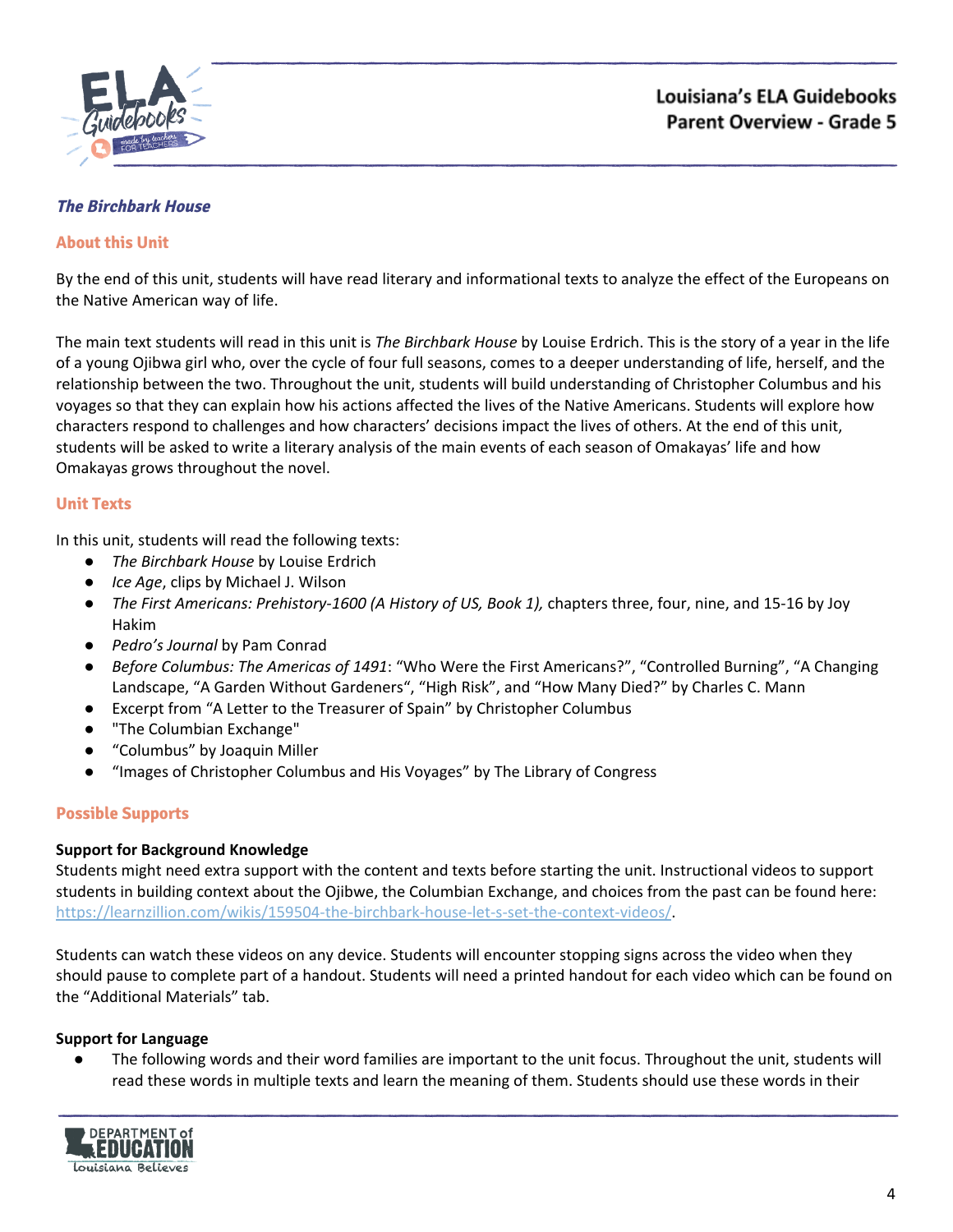

# Louisiana's ELA Guidebooks **Parent Overview - Grade 5**

conversations and written responses. As often as you can, you should try to work these words into your conversations with students.

- prosper, prosperous, prospering
- ferocious, ferocity
- voyage, voyages, voyagers, voyaging
- discover, discovered, discovering
- inhabit, inhabited, inhabiting

## **Support for Reading**

Students who are still learning English may need to use native language to English dictionaries/translators, native language texts (when available) and other supports to make the texts more accessible. They will need more time to read the texts.

# **Support for Organization**

If students struggle with organization, you should

- $\bullet$  consider printing and using a self-monitoring checklist<sup>5</sup> to help them stay on task;
- $\bullet$  consider creating or asking students to help you create a daily or weekly to-do list<sup>6</sup> to help them stay on task and understand their responsibilities each day for school and at home;
- $\bullet$  consider visual/pictorial directions<sup>7</sup> to help them understand what they should be doing at certain times throughout the day;
- provide clear, realistic expectations for the recommended duration of work sessions, and break assignments into manageable work periods with suggested break times throughout materials to support student needs; and/or
- $\bullet$  provide visual support like social stories<sup>8</sup> and choice boards to reinforce expectations and support communication.

# **Support for Writing**

- consider using tools such as [transitions,](https://learnzillion.com/resources/157892/) grades 3-5, evidence [sentence](https://learnzillion.com/resources/157864/) starters, grades 3-5, and ELA [Guidebook](https://learnzillion.com/resources/81043) [Grammar](https://learnzillion.com/resources/81043) Guide and th[e](https://learnzillion.com/resources/39149-writealong) [WriteAlong](https://learnzillion.com/resources/39149-writealong)[frames.](https://learnzillion.com/resources/116858/) If you are unsure of how to use these tools, you should request a telephone conference with the student's teacher for additional guidance.
- consider allowing students to respond orally while you write down their responses, **if they qualify for an accommodation of transcribed answers**; and/or
- **●** consider having students write in their native language if English is not their first language, then translate their written responses into English on another day.

<sup>8</sup> <http://www.researchautism.net/interventions/168/social-stories-and-autism?print=1>



<sup>5</sup> <https://goalbookapp.com/toolkit/v/strategy/self-monitoring>

<sup>6</sup> <https://web.uri.edu/teachonline/the-power-of-to-do-lists/>

<sup>7</sup> <https://catapultlearning.com/2016/05/17/using-visual-supports-for-students-with-developmental-disabilities/>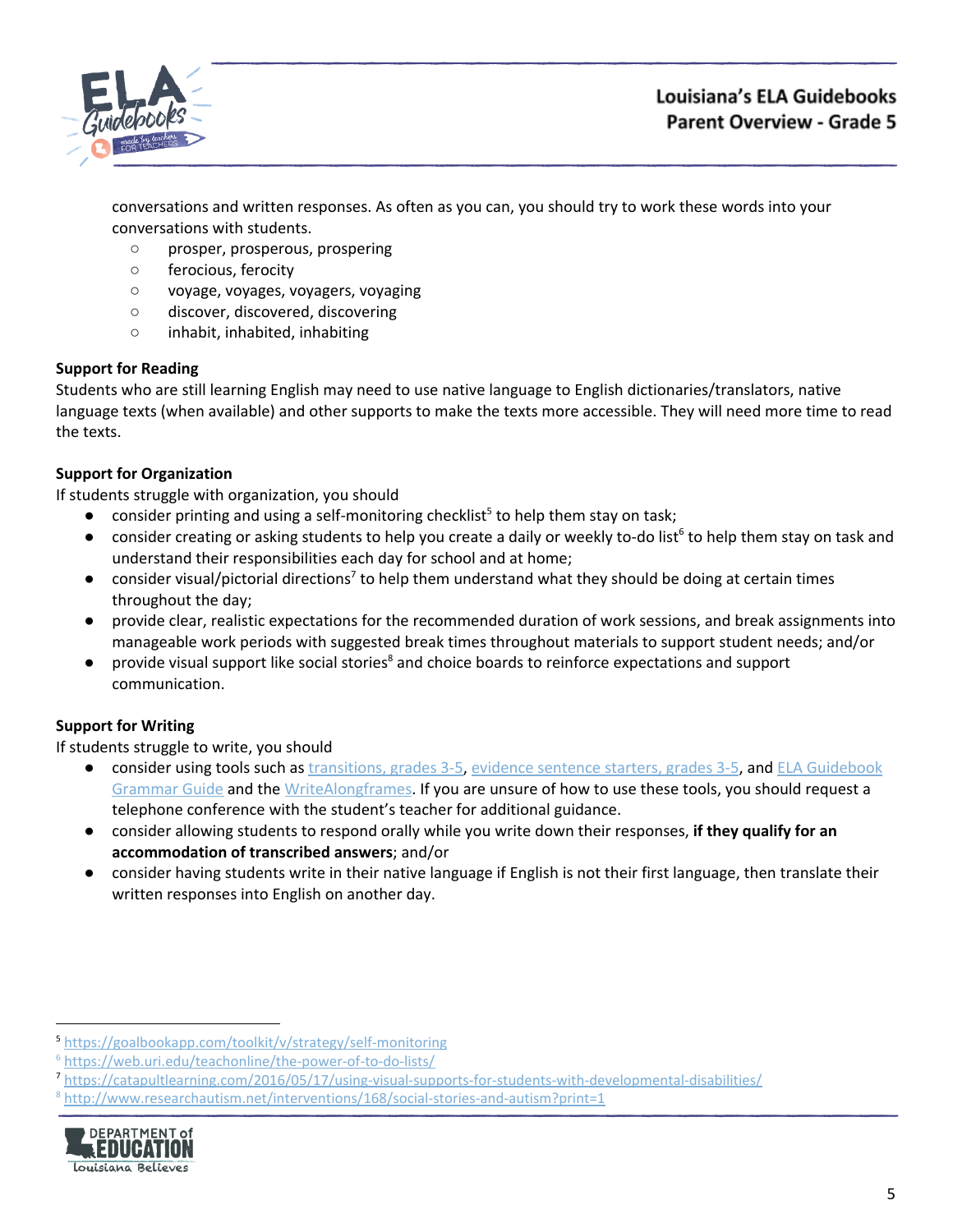

# <span id="page-5-0"></span>**The Lion, the Witch and the Wardrobe**

#### **About this Unit**

By the end of this unit, students will have read an assortment of fiction texts and used them to help recognize the features of the fantasy genre. Students will also uncover their themes.

The main text students will read in this unit is *The Lion, the Witch and the Wardrobe* by C. S. Lewis, where a girl named Lucy finds a wardrobe that transports her to a magical world called Narnia. Throughout the unit, students will explore the motivations of various characters and recognize how storytelling can change with different narrative points of view. At the end of the unit, students will be asked to write a scene from the point of view of a new narrator.

#### **Unit Texts**

In this unit, students will read the following texts:

- *● The Lion, the Witch and the Wardrobe* by C. S. Lewis
- *The Secret Garden*: "The Robin Who Showed the Way" by Frances Hodgson Burnett
- *Alice's Adventures in Wonderland*: "Chapter I: Down the Rabbit-Hole" and "Chapter XII: Alice's Evidence" by Lewis Carroll
- "The History of Special Effects" by NOVA Online (PBS.org)
- "A Brief History of Movie Special Effects" by TIME
- "Alice in Wonderland Visual Effects Highlights" from YouTube
- "Adventures of Isabel" by Ogden Nash
- "How Special Effects Artists Work" by Dave Roos

#### **Possible Supports**

#### **Support for Background Knowledge**

Students might need extra support with the content and texts before starting the unit. Instructional videos to support students in building context about words and phrases people use in England, the historical setting of *The Lion, the Witch and the Wardrobe,* and how to recognize patterns in a sentence can be found here:

[https://learnzillion.com/wikis/159506-the-lion-the-witch-and-the-wardrobe-let-s-set-the-context-videos/.](https://learnzillion.com/wikis/159506-the-lion-the-witch-and-the-wardrobe-let-s-set-the-context-videos/)

Students can watch these videos on any device. Students will encounter stopping signs across the video when they should pause to complete part of a handout. Students will need a printed handout for each video which can be found on the "Additional Materials" tab.

#### **Support for Language**

- The following words and their word families are important to the unit focus. Throughout the unit, students will read these words in multiple texts and learn the meaning of them. Students should use these words in their conversations and written responses. As often as you can, you should try to work these words into your conversations with students.
	- courage, courageous, courageousness, encourage, encouraging
	- curious, curiosity, curiousness, curio

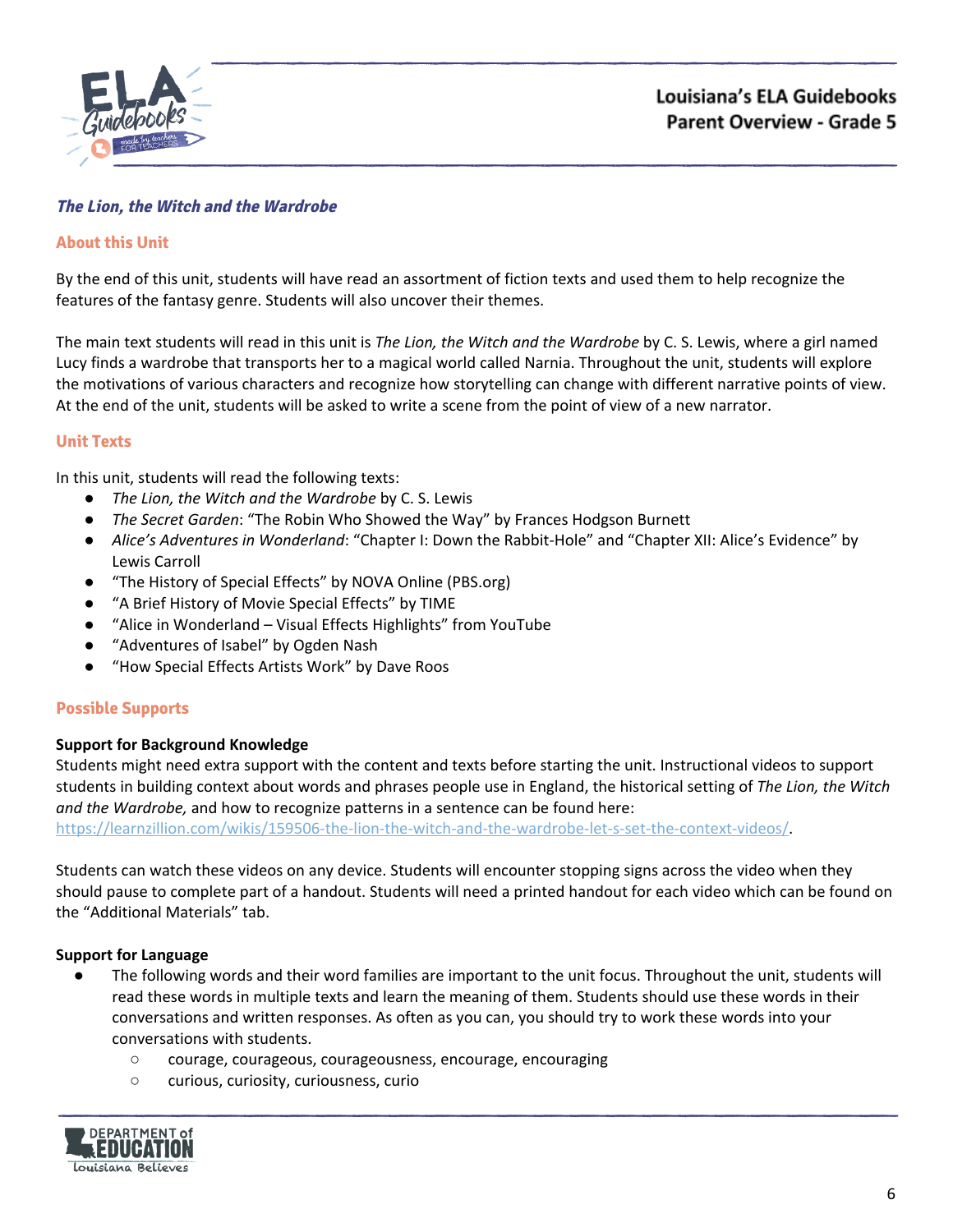

○ history, histories, historic, historical, historically, historicalness, anti-historical, anti-historically, anti-historicalness, unhistorical

## **Support for Reading**

An audio recording of *The Lion, the Witch and the Wardrobe* is available at [https://www.amazon.com/Lion-Witch-Wardrobe-Chronicles-Narnia/dp/B0009NS97Y.](https://www.amazon.com/Lion-Witch-Wardrobe-Chronicles-Narnia/dp/B0009NS97Y)

Students who are still learning English may need to use native language to English dictionaries/translators, native language texts (when available) and other supports to make the texts more accessible. They will need more time to read the texts.

#### **Support for Organization**

If students struggle with organization, you should

- $\bullet$  consider printing and using a self-monitoring checklist<sup>9</sup> to help them stay on task;
- $\bullet$  consider creating or asking students to help you create a daily or weekly to-do list<sup>10</sup> to help them stay on task and understand their responsibilities each day for school and at home;
- consider visual/pictorial directions<sup>11</sup> to help them understand what they should be doing at certain times throughout the day;
- provide clear, realistic expectations for the recommended duration of work sessions, and break assignments into manageable work periods with suggested break times throughout materials to support student needs; and/or
- $\bullet$  provide visual support like social stories<sup>12</sup> and choice boards to reinforce expectations and support communication.

## **Support for Writing**

- consider using tools such as [transitions,](https://learnzillion.com/resources/157892/) grades 3-5, evidence [sentence](https://learnzillion.com/resources/157864/) starters, grades 3-5, and ELA [Guidebook](https://learnzillion.com/resources/81043) [Grammar](https://learnzillion.com/resources/81043) Guide and th[e](https://learnzillion.com/resources/39149-writealong) [WriteAlong](https://learnzillion.com/resources/39149-writealong)[frames.](https://learnzillion.com/resources/116858/) If you are unsure of how to use these tools, you should request a telephone conference with the student's teacher for additional guidance.
- consider allowing students to respond orally while you write down their responses, **if they qualify for an accommodation of transcribed answers**; and/or
- **●** consider having students write in their native language if English is not their first language, then translate their written responses into English on another day.

 $12$  <http://www.researchautism.net/interventions/168/social-stories-and-autism?print=1>



<sup>9</sup> <https://goalbookapp.com/toolkit/v/strategy/self-monitoring>

<sup>&</sup>lt;sup>10</sup> <https://web.uri.edu/teachonline/the-power-of-to-do-lists/>

<sup>11</sup> <https://catapultlearning.com/2016/05/17/using-visual-supports-for-students-with-developmental-disabilities/>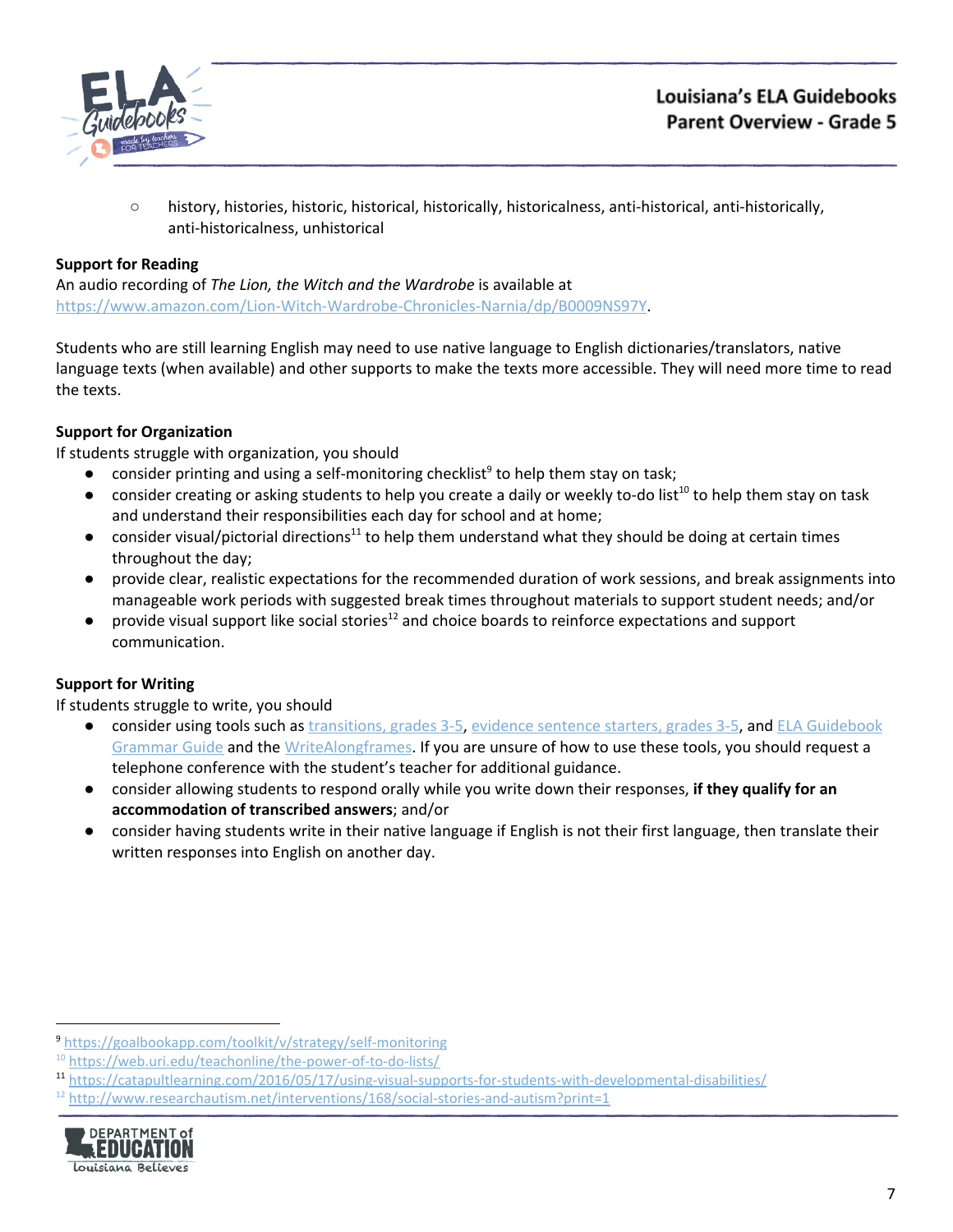

# <span id="page-7-0"></span>**Wonderstruck**

## **About this Unit**

By the end of this unit, students will have read texts about different forms of communication in order to understand how effective communication leads to strong relationships.

The main text students will read in this unit is *Wonderstruck* by Brian Selzinck, which is a novel that focuses on the importance of communication. The novel contains two stories, one written and the other illustrated, that connect the two main characters and their struggle with being deaf. Throughout the unit, students will determine events in each part of the story where communication was important, identify outcomes of each event and compare and contrast the roles various characters had in each event. At the end of the unit, students will be asked to write a literary analysis in response to how the details and illustrations of *Wonderstruck* help to develop the following theme: Effective communication develops strong relationships.

#### **Unit Texts**

In this unit, students will read the following texts:

- *Wonderstruck* by Brian Selzinck
- *The Handmade Alphabet* by Laura Rankin
- *The Phantom Tollbooth*: excerpts from chapter seven by Norton Juster
- *Maniac Magee*: "Before the Story" and chapters one and 22 31 by Jerry Spinelli
- *Frindle*, excerpts by Andrew Clements
- *● The Collection of Essays Illuminating the World of Wonderstruck*: "The History of Deaf Culture and Sign Language" by Carol Padden and Tom Humphries
- *● The Story of My Life*: "Part I, Chapter IV" by Helen Keller

#### **Possible Supports**

#### **Support for Background Knowledge**

Students might need extra support with the content and texts before starting the unit. Instructional videos to support students in building context about the deaf culture, communication, and settings in *Wonderstruck* can be found here: <https://learnzillion.com/wikis/171092-wonderstruck-let-s-set-the-context-videos/>.

Students can watch these videos on any device. Students will encounter stopping signs across the video when they should pause to complete part of a handout. Students will need a printed handout for each video which can be found on the "Additional Materials" tab.

#### **Support for Language**

- The following words and their word families are important to the unit focus. Throughout the unit, students will read these words in multiple texts and learn the meaning of them. Students should use these words in their conversations and written responses. As often as you can, you should try to work these words into your conversations with students.
	- history, histories, historic, historical, historically, historicalness, anti-historical, ant-ihistorically,

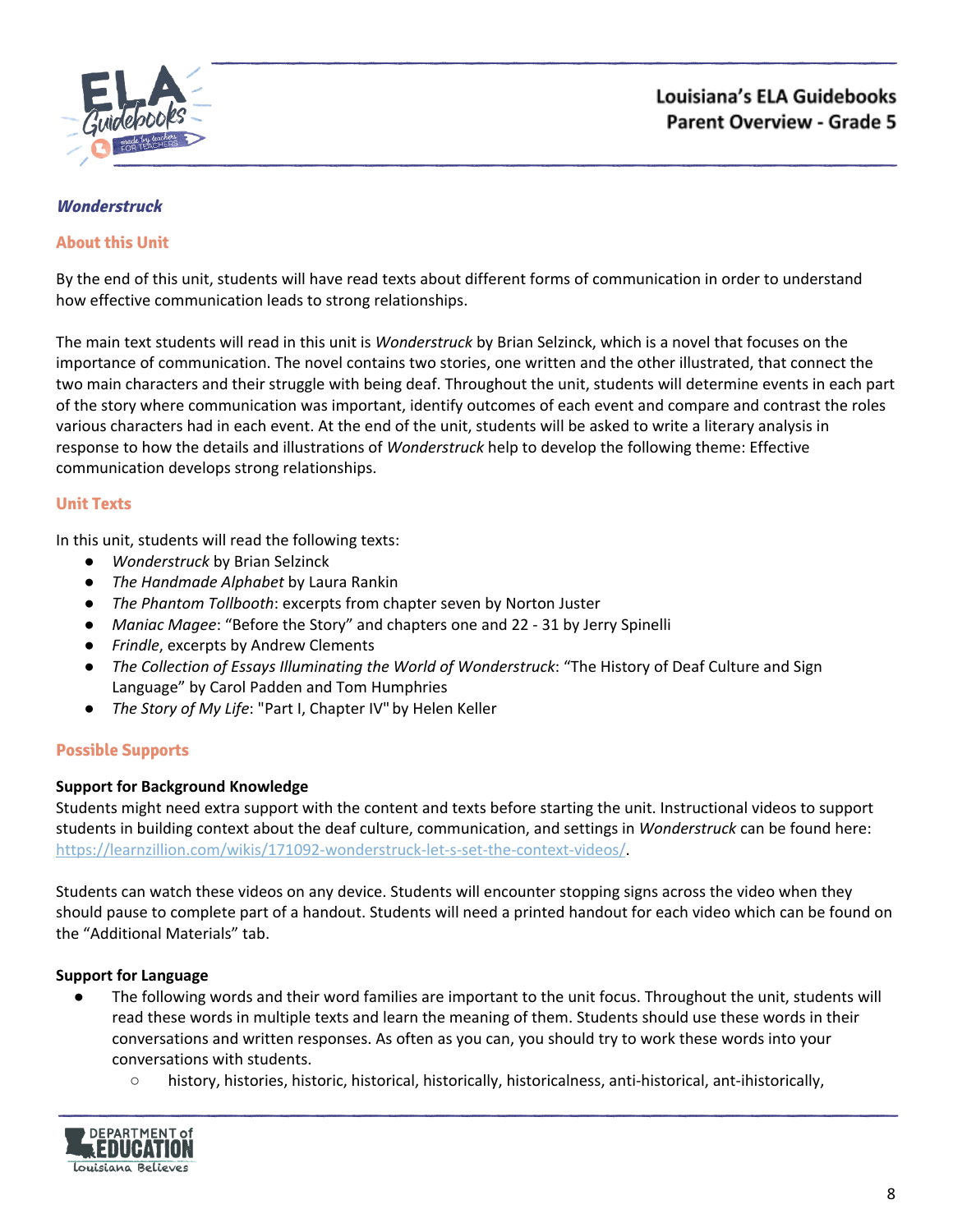



anti-historicalness, unhistorical

○ communicate, communication, communicative, communicating

# **Support for Reading**

Students who are still learning English may need to use native language to English dictionaries/translators, native language texts (when available) and other supports to make the texts more accessible. They will need more time to read the texts.

# **Support for Organization**

If students struggle with organization, you should

- $\bullet$  consider printing and using a self-monitoring checklist<sup>13</sup> to help them stay on task;
- $\bullet$  consider creating or asking students to help you create a daily or weekly to-do list<sup>14</sup> to help them stay on task and understand their responsibilities each day for school and at home;
- $\bullet$  consider visual/pictorial directions<sup>15</sup> to help them understand what they should be doing at certain times throughout the day;
- provide clear, realistic expectations for the recommended duration of work sessions, and break assignments into manageable work periods with suggested break times throughout materials to support student needs; and/or
- $\bullet$  provide visual support like social stories<sup>16</sup> and choice boards to reinforce expectations and support communication.

# **Support for Writing**

- consider using tools such as [transitions,](https://learnzillion.com/resources/157892/) grades 3-5, evidence [sentence](https://learnzillion.com/resources/157864/) starters, grades 3-5, and ELA [Guidebook](https://learnzillion.com/resources/81043) [Grammar](https://learnzillion.com/resources/81043) Guide and th[e](https://learnzillion.com/resources/39149-writealong) [WriteAlong](https://learnzillion.com/resources/39149-writealong)[frames.](https://learnzillion.com/resources/116858/) If you are unsure of how to use these tools, you should request a telephone conference with the student's teacher for additional guidance.
- consider allowing students to respond orally while you write down their responses, **if they qualify for an accommodation of transcribed answers**; and/or
- **●** consider having students write in their native language if English is not their first language, then translate their written responses into English on another day.

 $16$  <http://www.researchautism.net/interventions/168/social-stories-and-autism?print=1>



<sup>13</sup> <https://goalbookapp.com/toolkit/v/strategy/self-monitoring>

<sup>&</sup>lt;sup>14</sup> <https://web.uri.edu/teachonline/the-power-of-to-do-lists/>

<sup>15</sup> <https://catapultlearning.com/2016/05/17/using-visual-supports-for-students-with-developmental-disabilities/>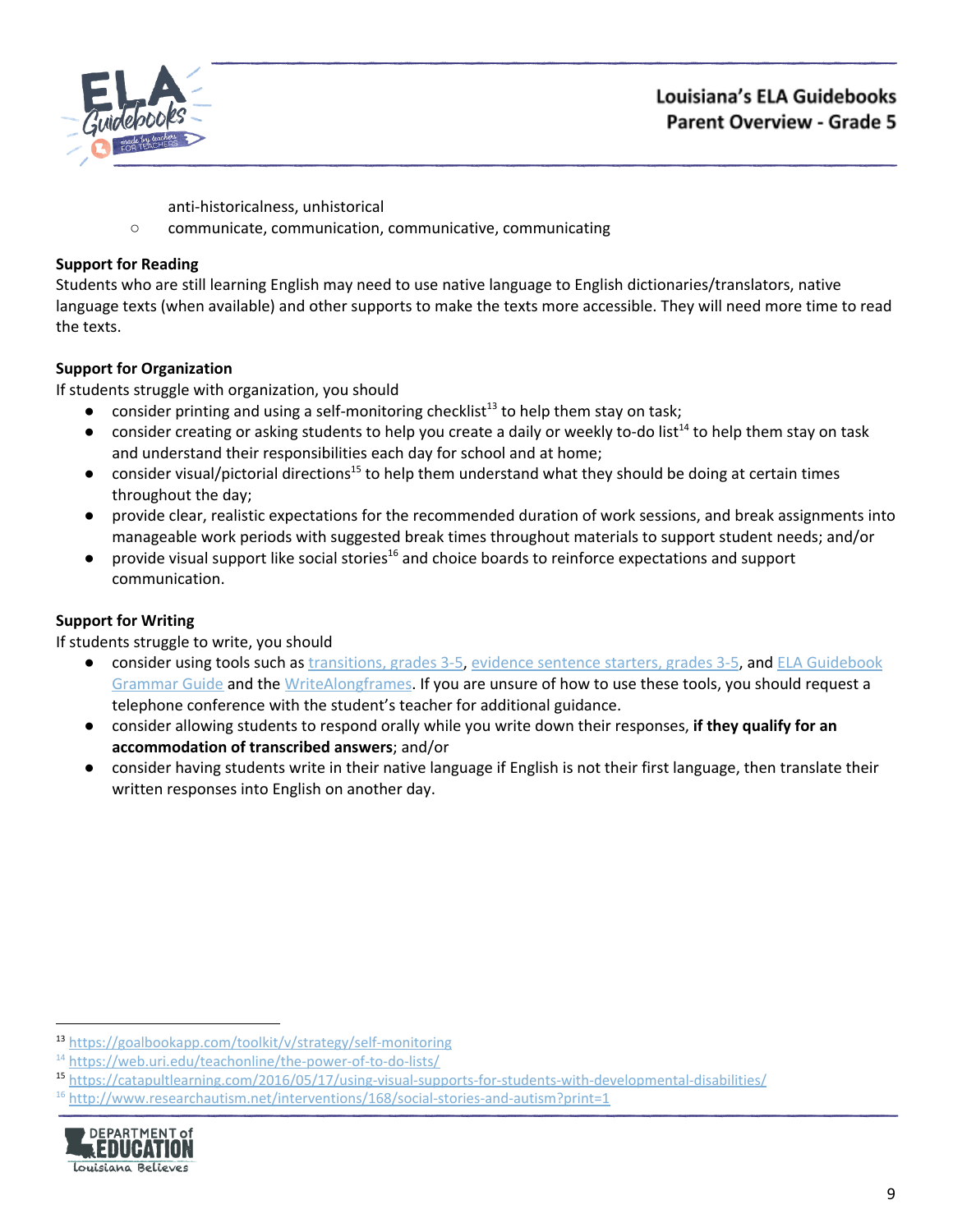

# <span id="page-9-0"></span>**Shutting Out the Sky**

#### **About this Unit**

By the end of this unit, students will have read literary and informational texts to understand how members of a culture meld into communities while trying to maintain cultural identity and honor their ancestors.

The main text students will read in this unit is *Shutting Out the Sky* by Deborah Hopkinson which tells the story of five immigrant children who lived in the tenements of New York City between 1880 and 1924. Throughout the unit, students will determine the main idea of the text and express understanding of these ideas by explaining how the ideas are supported through the texts and by experiencing and documenting their own development of a classroom community. At the end of the unit, students will be asked to write an essay that explains the meaning of the title and how the meaning relates to two main ideas of the text.

#### **Unit Texts**

In this unit, students will read the following texts:

- *Shutting Out the Sky* by Deborah Hopkinson
- *The Arrival* by Shaun Tan
- *Coming to America: The Story of Immigration* by Betsy Maestro
- *Seedfolks*: "Kim," "Ana," "Wendell," "Gonzales," "Leona," "Sam," "Virgil," "Sae Young,", "Curtis," "Nora," "Amir," and "Florence" by Paul Fleischman
- "Both Community and Garden Grow in Seedfolks" by All Things Considered from NPR
- *Coming to America: A New Life in a New Land*: excerpts from "Of Thee We Sing: Immigrants and American History," by Dale Steiner, "The Statue of Liberty," and "I Thought I Heard My Mother," by Rose Romano, edited by Katharine Emsden
- "Statue of Liberty Reopens After Sandy Damage" by Tina Susman from the *Los Angeles Times*
- "What 'Lady Liberty' and Ellis Island Mean Today" by National Geographic
- "The New Colossus" by Emma Lazarus

## **Possible Supports**

#### **Support for Background Knowledge**

Students might need extra support with the content and texts before starting the unit. Instructional videos to support students in building context about the history of immigration, tenement living, and America as a melting pot can be found here: [https://learnzillion.com/wikis/171093-shutting-out-the-sky-let-s-set-the-context-videos/.](https://learnzillion.com/wikis/171093-shutting-out-the-sky-let-s-set-the-context-videos/)

Students can watch these videos on any device. Students will encounter stopping signs across the video when they should pause to complete part of a handout. Students will need a printed handout for each video which can be found on the "Additional Materials" tab.

#### **Support for Language**

● The following words and their word families are important to the unit focus. Throughout the unit, students will read these words in multiple texts and learn the meaning of them. Students should use these words in their